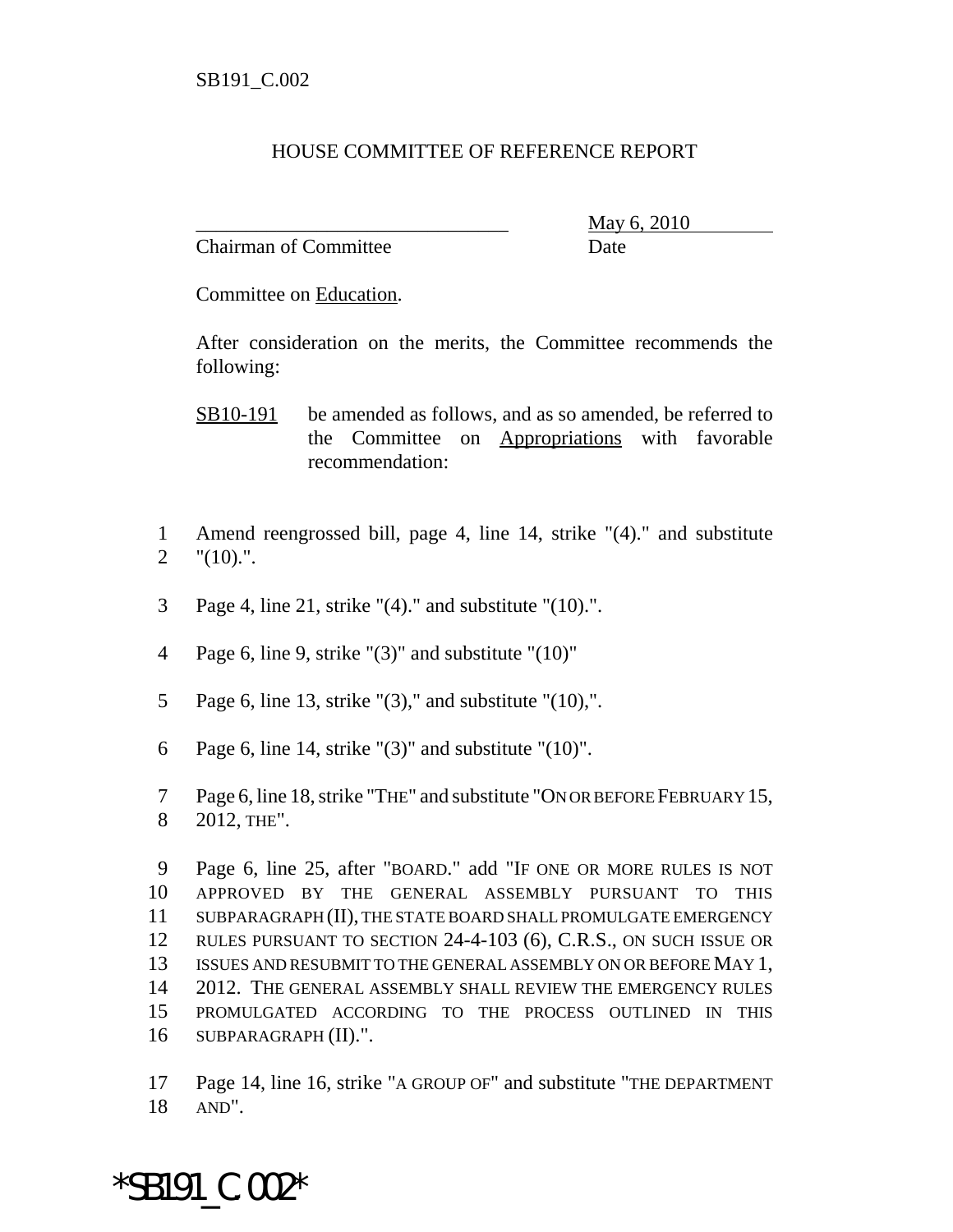Page 17, line 18, strike "THE" and substitute "ON OR BEFORE FEBRUARY

- 2 15, 2012, THE".
- Page 17, line 19, strike "(4)" and substitute "(10)".

 Page 17, line 25, after "BOARD." add "IF ONE OR MORE RULES IS NOT APPROVED BY THE GENERAL ASSEMBLY PURSUANT TO THIS PARAGRAPH (b), THE STATE BOARD SHALL PROMULGATE EMERGENCY RULES PURSUANT TO SECTION 24-4-103(6),C.R.S., ON SUCH ISSUE OR ISSUES AND RESUBMIT TO THE GENERAL ASSEMBLY ON OR BEFORE MAY 1, 2012. THE GENERAL ASSEMBLY SHALL REVIEW THE EMERGENCY RULES PROMULGATED 10 ACCORDING TO THE PROCESS OUTLINED IN THIS PARAGRAPH (b).".

- Page 18, line 26, strike "PUBLIC OR PRIVATE GIFTS, GRANTS, OR DONATIONS" and substitute "FEDERAL GRANTS".
- Page 19, line 1, after "DONATION" insert "EXCEPT FROM FEDERAL MONEYS".
- Page 19, line 3, strike "PRIVATE AND" and substitute "FEDERAL MONEYS RECEIVED TO".
- Page 19, strike line 4.
- Page 19, after line 17 insert:

 "(3) FOR FISCAL YEARS 2010-2011 AND 2011-2012, IF TWO HUNDRED FIFTY THOUSAND DOLLARS IS NOT CREDITED TO THE FUND THROUGH FEDERAL GRANTS ON OR BEFORE SEPTEMBER 30, 2010, THE COMMISSIONER SHALL NOTIFY THE STATE TREASURER OF THE DIFFERENCE. UPON RECEIPT OF SUCH NOTICE, THE STATE TREASURER SHALL TRANSFER TO THE FUND THE AMOUNT OF THE DIFFERENCE OUT OF THE CONTINGENCY RESERVE FUND, CREATED PURSUANT TO SECTION 22-54-117 FOR THE IMPLEMENTATION OF SECTION 22-9-105.5. IF THERE IS AN INSUFFICIENT AMOUNT IN THE CONTINGENCY RESERVE FUND, THE STATE TREASURER SHALL TRANSFER TO THE FUND ANY REMAINING AMOUNT OF THE 29 DIFFERENCE FROM THE STATE EDUCATION FUND, CREATED IN SECTION 17 (4) OF ARTICLE IX OF THE STATE CONSTITUTION FOR THE IMPLEMENTATION OF SECTION 22-9-105.5.".

Renumber succeeding subsection accordingly.

## $*$ SB191 C.002 $*$  -2-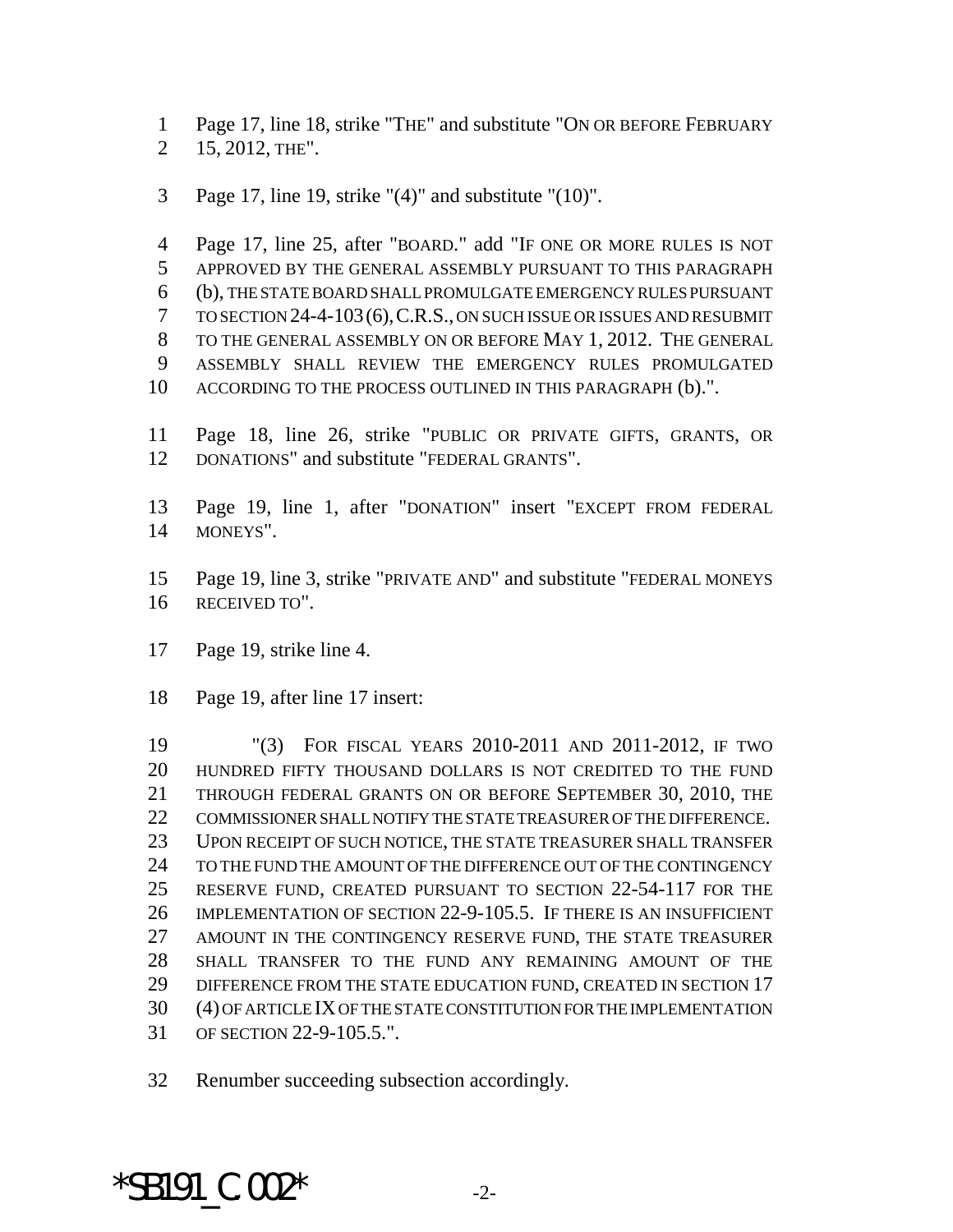- Page 26, line 4, after "(b)" insert "(I)".
- Page 26, line 8, strike "THE LICENSED PERSONNEL'S" and substitute "HIS OR HER".
- Page 26, strike line 9 and substitute "PERFORMANCE, AND IDENTIFICATION OF DEFICIENCIES.".
- Page 26, after line 9, insert:
- "(II) EACH SCHOOL".

 Page 26, line 19, after "APPROPRIATE." insert "IF THERE IS NO COLLECTIVE BARGAINING AGREEMENT IN PLACE, FOLLOWING THE RULING OF THE SUPERINTENDENT OR HIS OR HER DESIGNEE, THE APPEALING TEACHER MAY REQUEST A REVIEW BY A MUTUALLY AGREED-UPON THIRD PARTY. THE DECISION OF THE THIRD PARTY SHALL REVIEW WHETHER THE DECISION WAS ARBITRARY OR CAPRICIOUS AND SHALL BE BINDING ON BOTH PARTIES. 14 THE COST OF ANY SUCH REVIEW SHALL BE BORNE EQUALLY BY BOTH PARTIES. WHERE A COLLECTIVE BARGAINING AGREEMENT IS IN PLACE, EITHER PARTY MAY CHOOSE TO OPT INTO THIS PROCESS.".

- Page 26, line 20, strike "A" and substitute "FOR A NONPROBATIONARY TEACHER, A".
- Page 26, line 24, before "TEACHER" insert "NONPROBATIONARY", and strike "OR PRINCIPAL".
- Page 26, line 25, before "TEACHER" insert "NONPROBATIONARY".
- Page 26, line 26, strike "OR PRINCIPAL".
- Page 27, strike line 2 and substitute "EFFECTIVENESS.".
- Page 27, after line 2, insert:
- "(III) THIS PARAGRAPH (b) SHALL TAKE EFFECT AT SUCH TIME".
- Strike pages 32 and 33.
- Page 34, strike lines 1 through 13 and substitute:

## $*$ SB191 C.002 $*$  -3-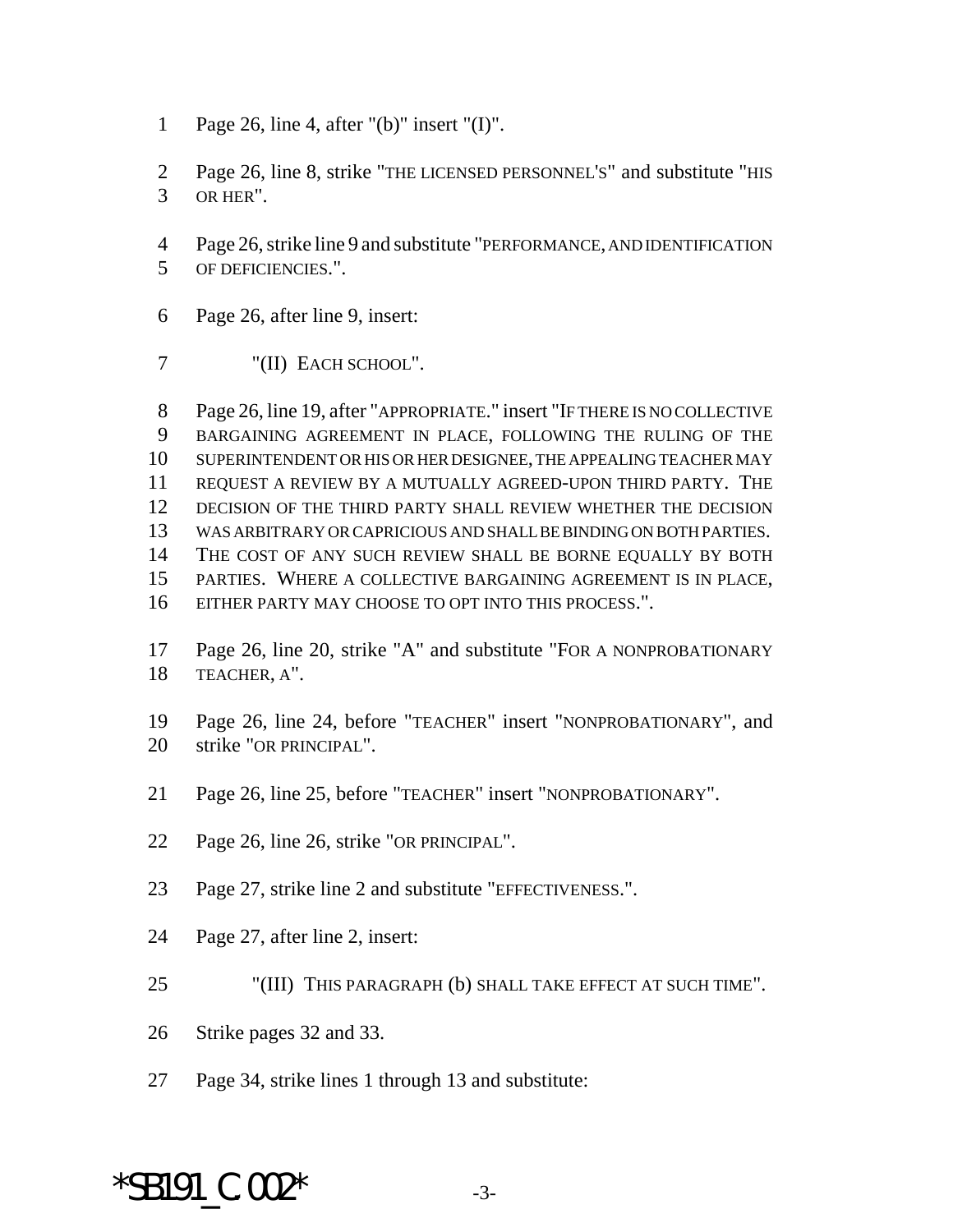"FINDS THAT, FOR THE FAIR EVALUATION OF A PRINCIPAL BASED ON THE DEMONSTRATED EFFECTIVENESS OF HIS OR HER TEACHERS, THE PRINCIPAL NEEDS THE ABILITY TO SELECT TEACHERS WHO HAVE DEMONSTRATED EFFECTIVENESS, HAVE UNIQUE QUALIFICATIONS AND TEACHING EXPERIENCES THAT SUPPORT THE INSTRUCTIONAL MODEL OF HIS OR HER SCHOOL, AND ARE ALIGNED TO THE SCHOOL'S CULTURE AND MISSION. THEREFORE, EACH EMPLOYMENT CONTRACT EXECUTED PURSUANT TO THIS SECTION SHALL CONTAIN A PROVISION STATING THAT A TEACHER MAY BE ASSIGNED TO A PARTICULAR SCHOOL ONLY WITH THE CONSENT OF THE HIRING PRINCIPAL AND WITH INPUT FROM AT LEAST TWO PRACTICING TEACHERS, AND AFTER A REVIEW OF THE TEACHER'S DEMONSTRATED EFFECTIVENESS, UNIQUE QUALIFICATIONS AND POTENTIAL CONTRIBUTIONS TO THE SCHOOL'S EDUCATIONAL PROGRAMS, SUCCESSFUL YEARS OF TEACHING EXPERIENCE, AND FIT WITH THE SCHOOL'S CULTURE AND MISSION.

 (II) (A) ANY ACTIVE NONPROBATIONARY TEACHER WHO, DURING THE PRIOR SCHOOL YEAR, WAS DEEMED SATISFACTORY, OR WAS DEEMED EFFECTIVE IN A DISTRICT THAT HAS IMPLEMENTED A MULTI-TIERED EVALUATION SYSTEM AND HAS IDENTIFIED RATINGS EQUIVALENT TO EFFECTIVE, AND HAS NOT SECURED A MUTUAL CONSENT PLACEMENT SHALL BE A MEMBER OF A PRIORITY HIRING POOL, WHICH PRIORITY HIRING POOL SHALL ENSURE THE NONPROBATIONARY TEACHER A FIRST OPPORTUNITY TO INTERVIEW FOR AVAILABLE POSITIONS FOR WHICH HE OR SHE IS QUALIFIED IN A SCHOOL DISTRICT.

 (B) WHEN A DETERMINATION IS MADE THAT A NONPROBATIONARY TEACHER'S SERVICES ARE NO LONGER REQUIRED FOR THE REASONS SET FORTH IN SUBPARAGRAPH (VII) OF THIS PARAGRAPH (c.5), THE NONPROBATIONARY TEACHER SHALL BE NOTIFIED OF HIS OR HER REMOVAL FROM THE SCHOOL. IN MAKING DECISIONS PURSUANT TO THIS PARAGRAPH (c.5), A SCHOOL DISTRICT SHALL CONSIDER PROBATIONARY AND NONPROBATIONARY STATUS AND THE NUMBER OF YEARS A TEACHER HAS BEEN TEACHING IN THE SCHOOL DISTRICT; EXCEPT THAT THESE CRITERIA MAY BE CONSIDERED ONLY AFTER THE CONSIDERATION OF THE CRITERIA OF EFFECTIVENESS DESCRIBED IN SECTION 22-9-106. UPON NOTICE TO THE NONPROBATIONARY TEACHER, THE DEPARTMENT OF HUMAN RESOURCES FOR THE SCHOOL DISTRICT SHALL IMMEDIATELY PROVIDE THE NONPROBATIONARY TEACHER WITH A LIST OF ALL VACANT POSITIONS FOR WHICH HE OR SHE IS QUALIFIED, AS WELL AS A LIST OF VACANCIES IN ANY AREA IDENTIFIED BY THE SCHOOL DISTRICT TO BE AN AREA OF CRITICAL NEED. AN APPLICATION FOR A VACANCY SHALL BE MADE TO THE

 $*$ SB191  $C.002*$   $-4-$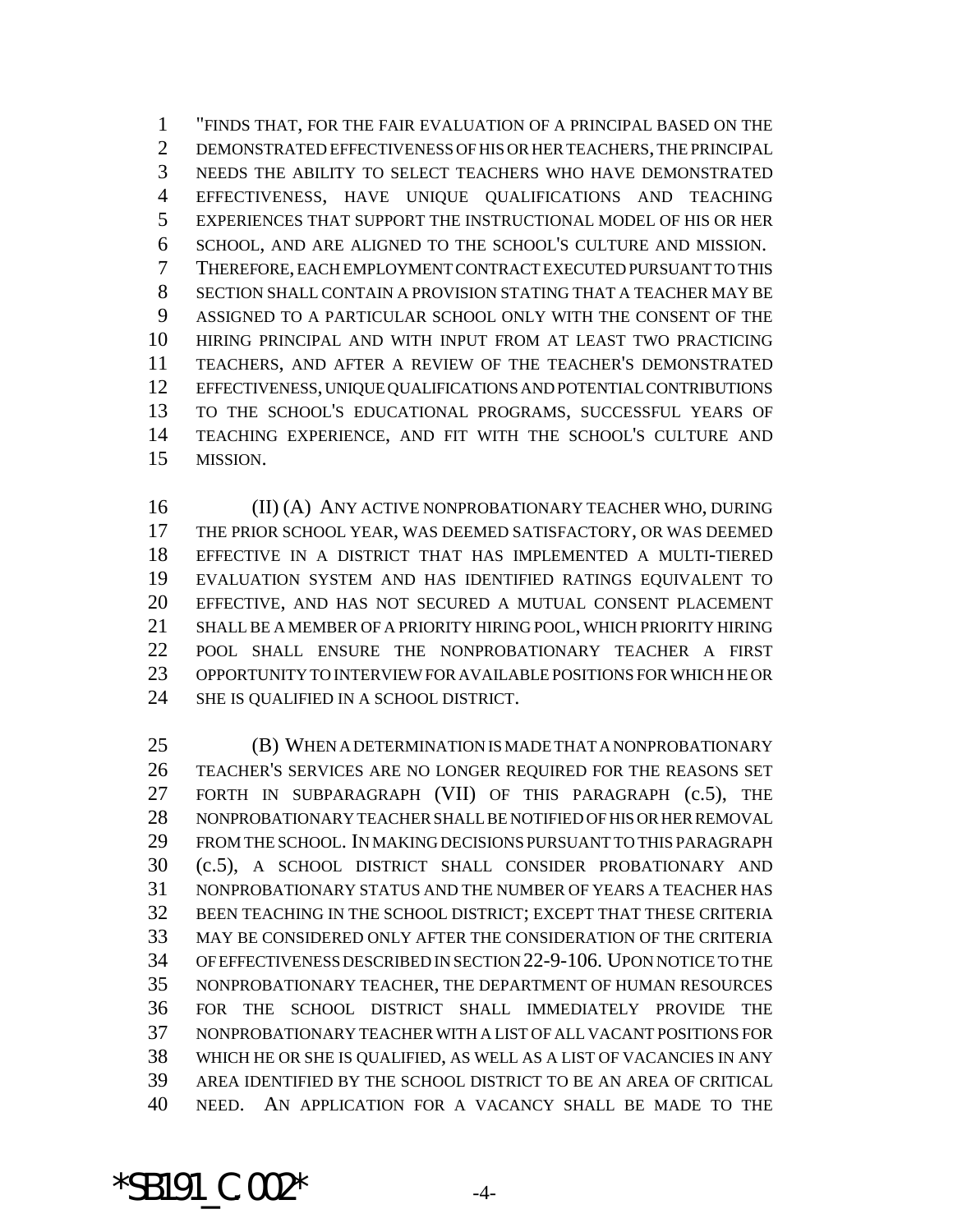PRINCIPAL OF A LISTED SCHOOL, WITH A COPY OF THE APPLICATION PROVIDED BY THE NONPROBATIONARY TEACHER TO THE SCHOOL DISTRICT. THE NONPROBATIONARY TEACHER SHALL BE INTERVIEWED BY THE PRINCIPAL UNLESS THE POSITION IS FILLED BEFORE AN INTERVIEW OCCURS. WHEN A PRINCIPAL RECOMMENDS APPOINTMENT OF A NONPROBATIONARY TEACHER APPLICANT TO A VACANT POSITION, THE NONPROBATIONARY TEACHER SHALL BE TRANSFERRED TO THAT POSITION.

**(C)** THIS SUBPARAGRAPH **(II)** IS REPEALED, EFFECTIVE AT SUCH TIME AS THE PERFORMANCE EVALUATION SYSTEM BASED ON QUALITY STANDARDS ESTABLISHED PURSUANT TO THIS SECTION AND THE RULES PROMULGATED BY THE STATE BOARD PURSUANT TO SECTION 22-9-105.5 HAS COMPLETED THE INITIAL PHASE OF IMPLEMENTATION AND HAS BEEN IMPLEMENTED STATEWIDE. THE COMMISSIONER SHALL PROVIDE NOTICE OF SUCH IMPLEMENTATION TO THE REVISOR OF STATUTES ON OR BEFORE JULY 1, 2014, AND EACH JULY 1 THEREAFTER UNTIL STATEWIDE IMPLEMENTATION OCCURS.

 (III) (A) ANY ACTIVE NONPROBATIONARY TEACHER WHO WAS DEEMED EFFECTIVE DURING THE PRIOR SCHOOL YEAR AND HAS NOT SECURED A MUTUAL CONSENT PLACEMENT SHALL BE A MEMBER OF A PRIORITY HIRING POOL, WHICH PRIORITY HIRING POOL SHALL ENSURE THE NONPROBATIONARY TEACHER A FIRST OPPORTUNITY TO INTERVIEW FOR AVAILABLE POSITIONS FOR WHICH HE OR SHE IS QUALIFIED IN THE SCHOOL DISTRICT.

 (B) WHEN A DETERMINATION IS MADE THAT A NONPROBATIONARY TEACHER'S SERVICES ARE NO LONGER REQUIRED FOR THE REASONS SET FORTH IN SUBPARAGRAPH (VII) OF THIS PARAGRAPH (c.5), THE NONPROBATIONARY TEACHER SHALL BE NOTIFIED OF HIS OR HER REMOVAL. IN MAKING DECISIONS PURSUANT TO THIS PARAGRAPH (c.5), A SCHOOL DISTRICT SHALL CONSIDER PROBATIONARY AND NONPROBATIONARY STATUS AND THE NUMBER OF YEARS A TEACHER HAS BEEN TEACHING IN THE SCHOOL DISTRICT; EXCEPT THAT THESE CRITERIA MAY BE CONSIDERED ONLY AFTER THE CONSIDERATION OF THE CRITERIA OF EFFECTIVENESS DESCRIBED IN SECTION 22-9-106. UPON NOTICE TO THE NONPROBATIONARY TEACHER, THE SCHOOL DISTRICT SHALL IMMEDIATELY PROVIDE THE NONPROBATIONARY TEACHER WITH A LIST OF ALL VACANT POSITIONS FOR WHICH HE OR SHE IS QUALIFIED, AS WELL AS A LIST OF VACANCIES IN ANY AREA IDENTIFIED BY THE SCHOOL DISTRICT TO BE AN AREA OF CRITICAL NEED. AN APPLICATION FOR A VACANCY SHALL BE MADE TO THE PRINCIPAL OF A LISTED SCHOOL, WITH A COPY OF

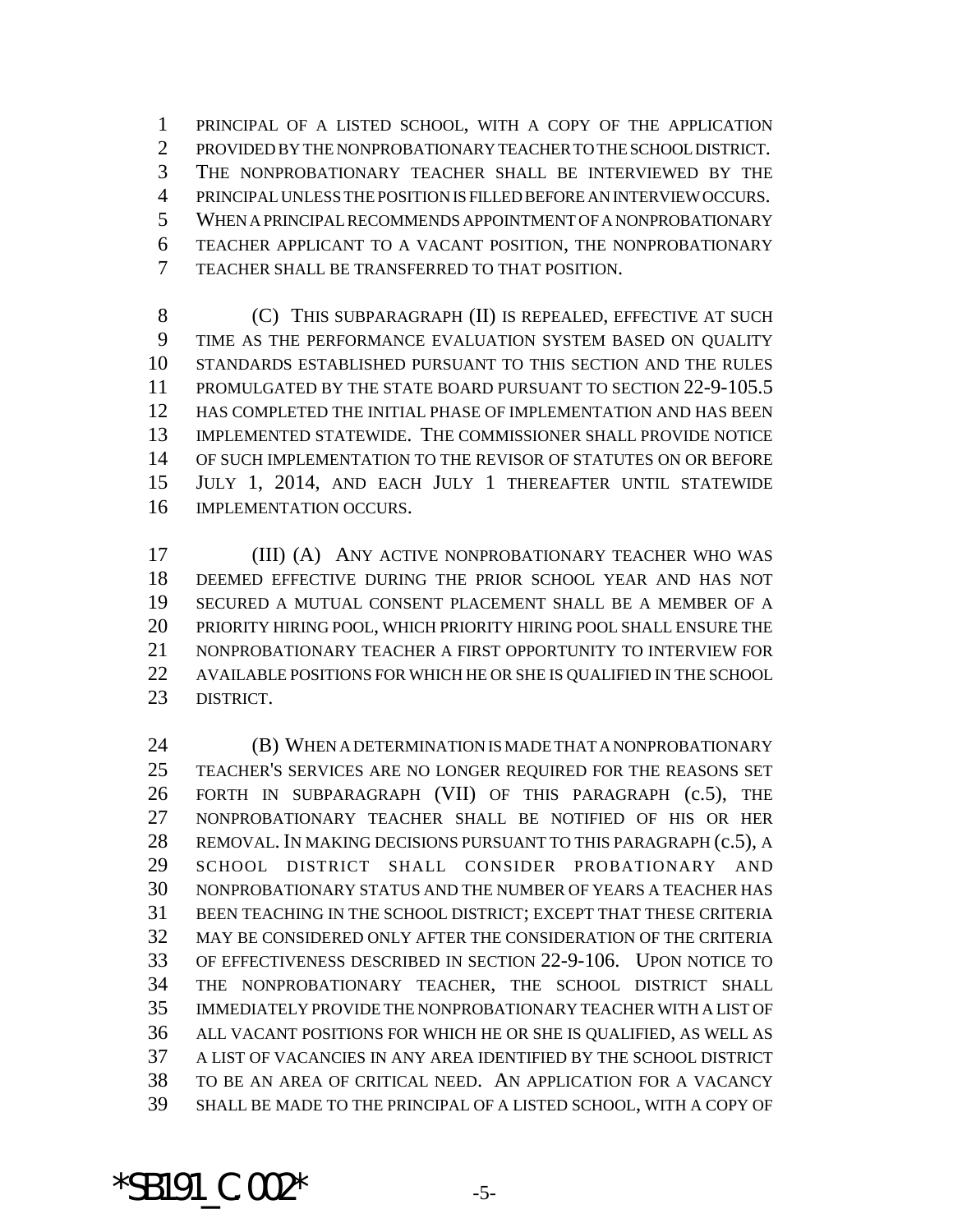THE APPLICATION PROVIDED BY THE NONPROBATIONARY TEACHER TO THE SCHOOL DISTRICT. THE NONPROBATIONARY TEACHER SHALL BE INTERVIEWED BY THE PRINCIPAL UNLESS THE POSITION IS FILLED BEFORE AN INTERVIEW OCCURS. WHEN A PRINCIPAL RECOMMENDS APPOINTMENT OF A NONPROBATIONARY TEACHER APPLICANT TO A VACANT POSITION, THE NONPROBATIONARY TEACHER SHALL BE TRANSFERRED TO THAT POSITION.

**(C)** THIS SUBPARAGRAPH (III) SHALL TAKE EFFECT AT SUCH TIME AS THE PERFORMANCE EVALUATION SYSTEM BASED ON QUALITY STANDARDS ESTABLISHED PURSUANT TO THIS SECTION AND THE RULES PROMULGATED BY THE STATE BOARD PURSUANT TO SECTION 22-9-105.5 HAS COMPLETED THE INITIAL PHASE OF IMPLEMENTATION AND HAS BEEN IMPLEMENTED STATEWIDE. THE COMMISSIONER SHALL PROVIDE NOTICE OF SUCH IMPLEMENTATION TO THE REVISOR OF STATUTES ON OR BEFORE JULY 1, 2014, AND EACH JULY 1 THEREAFTER UNTIL STATEWIDE IMPLEMENTATION OCCURS.

 (IV) IF A NONPROBATIONARY TEACHER IS UNABLE TO SECURE A MUTUAL CONSENT ASSIGNMENT AT A SCHOOL OF THE SCHOOL DISTRICT AFTER TWO HIRING CYCLES, THE SCHOOL DISTRICT SHALL PLACE THE TEACHER ON UNPAID LEAVE UNTIL SUCH TIME AS THE TEACHER IS ABLE TO SECURE AN ASSIGNMENT. IF THE TEACHER SECURES AN ASSIGNMENT AT A SCHOOL OF THE SCHOOL DISTRICT WHILE PLACED ON UNPAID LEAVE, THE SCHOOL DISTRICT SHALL REINSTATE THE TEACHER'S SALARY AND BENEFITS AT THE LEVEL THEY WOULD HAVE BEEN IF THE TEACHER HAD NOT BEEN PLACED ON UNPAID LEAVE.

 (V) NOTHING IN THIS SECTION SHALL LIMIT THE ABILITY OF A SCHOOL DISTRICT TO PLACE A TEACHER IN A TWELVE-MONTH OR OTHER LIMITED-TERM ASSIGNMENTS, INCLUDING, BUT NOT LIMITED TO, A TEACHING ASSIGNMENT, SUBSTITUTE ASSIGNMENT, OR INSTRUCTIONAL SUPPORT ROLE DURING THE PERIOD IN WHICH THE TEACHER IS ATTEMPTING TO SECURE A MUTUAL CONSENT ASSIGNMENT. SUCH AN ASSIGNMENT SHALL NOT CONSTITUTE A MUTUAL CONSENT ASSIGNMENT AND SHALL NOT BE DEEMED TO INTERRUPT THE PERIOD IN WHICH THE TEACHER IS REQUIRED TO SECURE A MUTUAL CONSENT ASSIGNMENT BEFORE THE DISTRICT SHALL PLACE THE TEACHER ON UNPAID LEAVE.

 (VI) THE PROVISIONS OF THIS PARAGRAPH (c.5) MAY BE WAIVED IN WHOLE OR IN PART FOR A RENEWABLE FOUR-YEAR PERIOD BY THE STATE BOARD OF EDUCATION PURSUANT TO SECTION 22-2-117, PROVIDED

 $*$ SB191  $C.002*$  -6-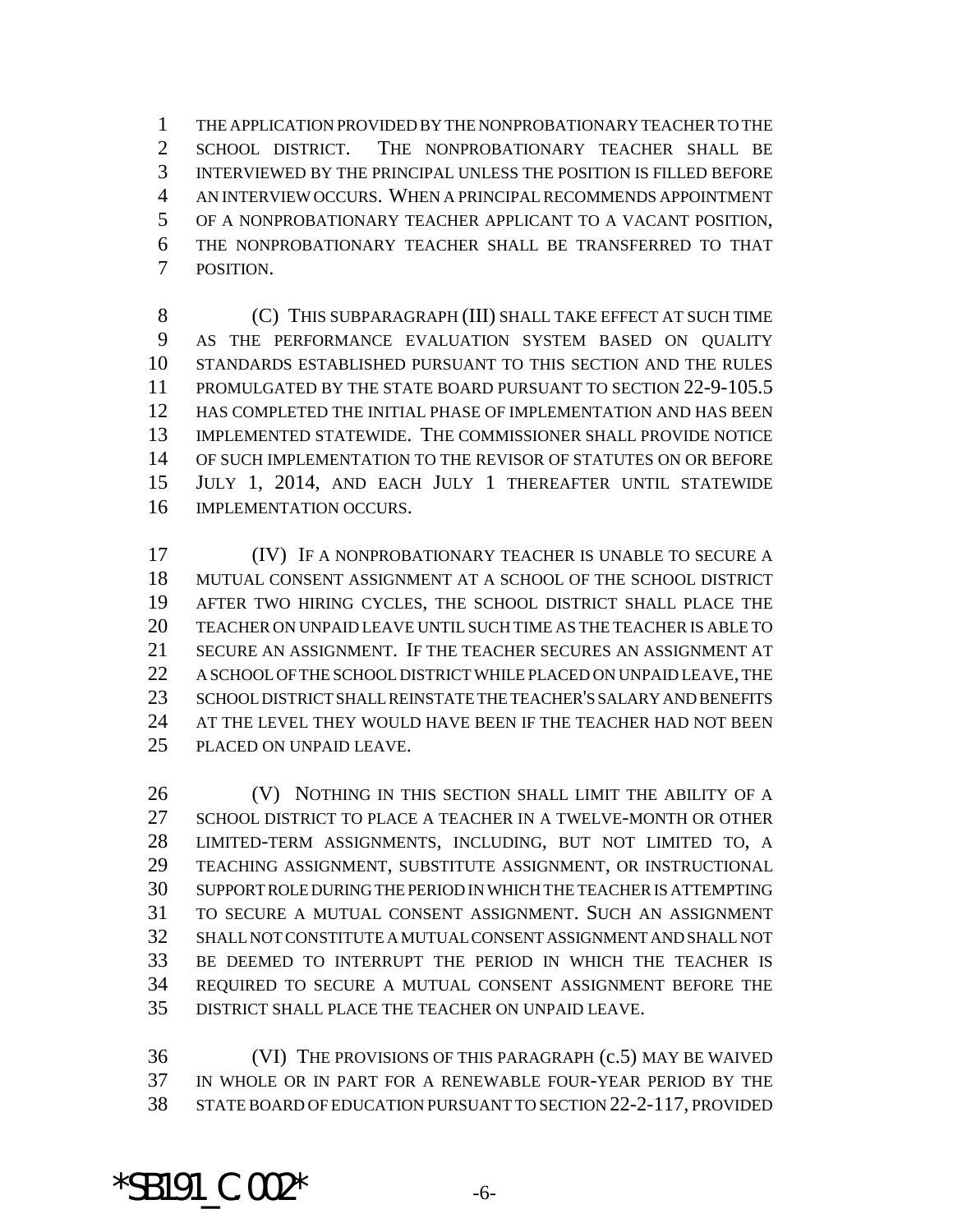THAT THE LOCAL SCHOOL BOARD APPLYING FOR THE WAIVER, IN CONJUNCTION WITH THE SUPERINTENDENT AND TEACHERS ASSOCIATION, IF APPLICABLE, DEMONSTRATES THAT THE WAIVER IS IN THE BEST INTEREST OF STUDENTS ENROLLED IN THE SCHOOL DISTRICT, SUPPORTS THE EQUITABLE DISTRIBUTION OF EFFECTIVE TEACHERS, AND WILL NOT RESULT IN PLACEMENT OTHER THAN BY MUTUAL CONSENT OF THE TEACHER IN A SCHOOL DISTRICT OR PUBLIC SCHOOL THAT IS REQUIRED TO IMPLEMENT A PRIORITY IMPROVEMENT PLAN OR TURNAROUND PLAN PURSUANT TO ARTICLE 11 OF THIS TITLE. NOTWITHSTANDING THE PROVISIONS OF THIS PARAGRAPH (c.5), A WAIVER SHALL NOT BE GRANTED FOR A REQUEST THAT EXTENDS THE TIME FOR SECURING A MUTUAL CONSENT ASSIGNMENT FOR MORE THAN TWO YEARS.

 (VII) THIS PARAGRAPH (c.5) SHALL APPLY AS A RESULT OF SCHOOL CLOSURE, CONSOLIDATION, RECONSTITUTION, DROP IN ENROLLMENT, REDUCTION IN BUILDING, PHASE OUT, OR REDUCTION IN PROGRAM.".

 Page 35, line 13, after "POSITIONS." add "EFFECTIVE FEBRUARY 15, 2012, THE CONTRACT OR POLICY SHALL INCLUDE CONSIDERATION OF PROBATIONARY AND NONPROBATIONARY STATUS AND THE NUMBER OF YEARS A TEACHER HAS BEEN TEACHING IN THE SCHOOL DISTRICT; EXCEPT THAT THESE CRITERIA MAY BE CONSIDERED ONLY AFTER THE CONSIDERATION OF THE CRITERIA DESCRIBED IN SECTION 22-9-106 AND ONLY IF THE CONTRACT OR POLICY IS IN THE BEST INTEREST OF THE 23 STUDENTS ENROLLED IN THE SCHOOL DISTRICT.".

Page 36, line 26, after "(a.5)" insert "(I)".

Page 37, after line 6 insert:

 "(II) A PROBATIONARY TEACHER WHO IS DEEMED TO BE PERFORMING SATISFACTORILY IN ANY OF SCHOOL YEARS 2010-2011, 2011-2012, AND 2012-2013 SHALL, FOR PURPOSES OF ARTICLE 9 OF THIS TITLE, BE DEEMED TO HAVE PERFORMED EFFECTIVELY DURING THE SAME SCHOOL YEAR OR YEARS. BEGINNING WITH THE 2013-2014 SCHOOL YEAR, ALL TEACHERS SHALL BE EVALUATED IN ACCORDANCE WITH THE NEW PERFORMANCE EVALUATION SYSTEM THAT IS BASED ON MEASURES OF EFFECTIVENESS; HOWEVER, A SCHOOL DISTRICT MAY EXTEND THE PROBATIONARY STATUS OF A TEACHER WHO HAS THREE CONSECUTIVE SATISFACTORY RATINGS AS OF JULY 1, 2013 BY NO MORE THAN ONE YEAR.

**SECTION 15.** Part 2 of article 63 of title 22, Colorado Revised

## $*$ SB191  $C.002*$  -7-